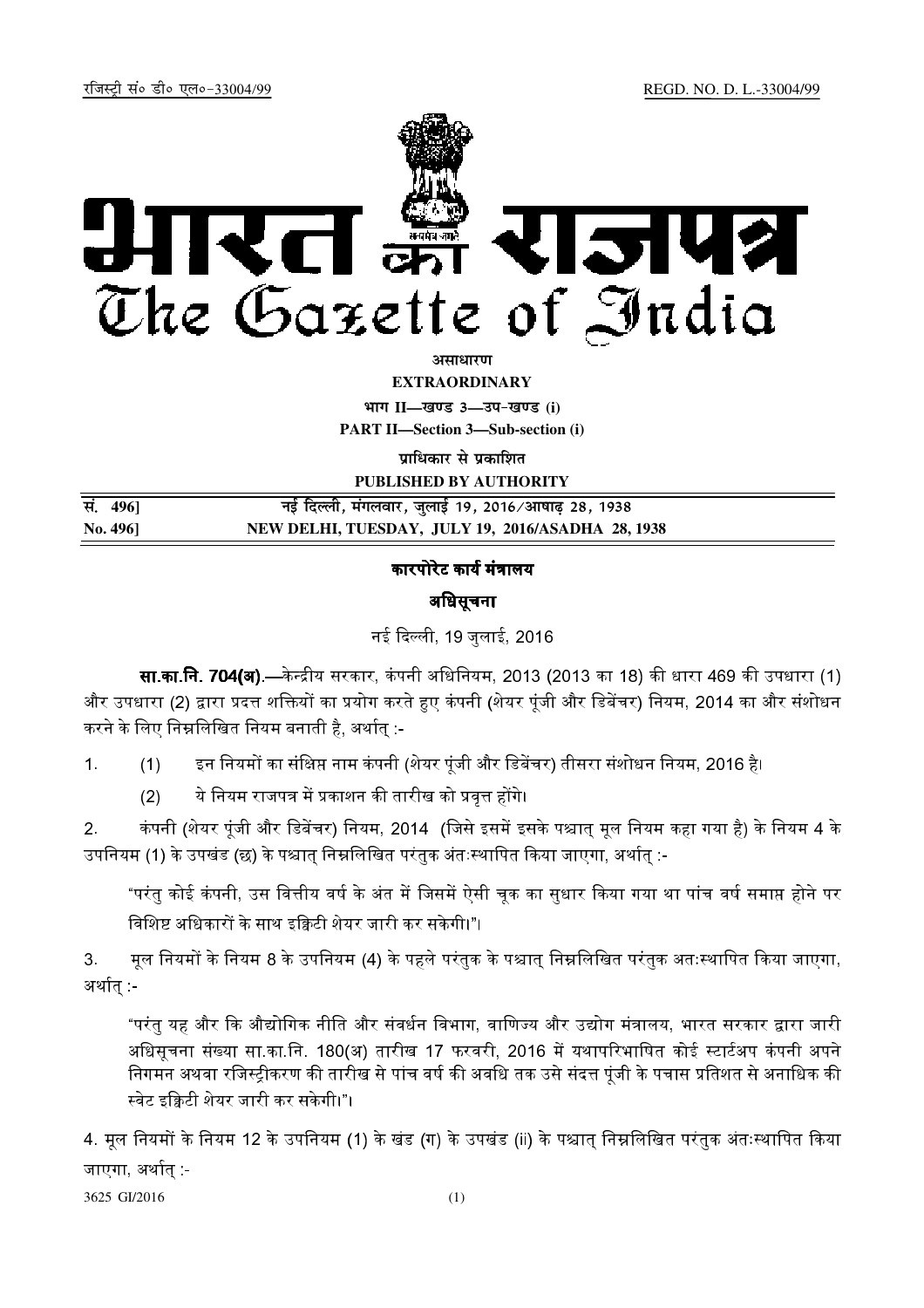"परंतु यह और कि औद्योगिक नीति और संवर्धन विभाग, वाणिज्य और उद्योग मंत्रालय, भारत सरकार द्वारा जारी अधिसूचना संख्या सा.का.नि. 180(अ) तारीख दिनांक 17 फरवरी, 2016 में यथापरिभाषित कोई स्टार्टअप कंपनी की दशा में उपखंड (i) और उपखंड (ii) में उल्लिखित शर्तें उसके निगमन अथवा रजिस्ट्रीकरण की तारीख से पांच वर्ष तक लाग नहीं होंगी"।

- 5. मूल नियमों के नियम 13 के उपनियम (2) में -
	- (i) खंड (ग) का लोप किया जाएगा।
	- (ii) खंड (ज) के स्थान पर निम्नलिखित खंड रखा जाएगा, अर्थातु :-

"(ज) जहां इक्विटी शेयरों के आबंटन के लिए आवेदन करने और उसे प्राप्त करने के विक्लप के साथ अधिमानी आधार पर संपरिवर्तनीय प्रतिभूतियों का प्रस्ताव किया जाता है वहां संपरिवर्तन के अनुसरण में परिणामी शेयरों का मूल्य निम्नानुसार निर्धारित किया जाएगा –

- ऐसे प्रस्ताव के चरण में दिए गए रजिस्ट्रीकृत मूल्यांकक के मूल्यांकन रिपोर्ट के आधार पर संपरिवर्तनीय  $(i)$ प्रतिभुतियों के प्रस्ताव के समय, अथवा
- (ii) ऐसे समय पर, जो संपरिवर्तनीय प्रतिभूतिधारक के शेयरों हेतु आवेदन करने के हकदार होने की तारीख से अधिकतम तीस दिन से पहले नहीं होगी, रजिस्ट्रीकृत मूल्यांकक के मूल्यांकन रिपोर्ट के आधार पर जो संपरिवर्तनीय प्रतिभूतिधारक के शेयरों हेतु आवेदन करने का हकदार होने की तारीख से साठ दिनों से अधिक पहले का न हो।

परंतु कंपनी उपखंड (i) अथवा उपखंड (ii) पर संपरिवर्तनीय प्रतिभूति के प्रस्ताव करते समय निर्णय लेगी और इस नियम के उपनियम (2) के खंड (घ) के उपखंड (v) के अधीन ऐसा प्रकटीकरण करेगी।

6. मूल नियमों के नियम 15 में "अथवा एक कंपनी मोचन योग्य किन्ही अधिमानी शेयरों का मोचन करती है" शब्दों के पश्चात् "या किसी कंपनी के पास उसके सदस्यों की संख्या बढ़ाने के लिए शेयर पुंजी नहीं है वह" शब्द अंत∶स्तापित किए जाएंगे।

7. मूल नियमों के नियम 18 में -

```
(अ) उपनियम (1) में -
```
(क) खंड (ख) के स्थान पर निम्नलिखित रखा जाएगा, अर्थातु :-

"(ग) डिबेंचरों का ऐसा निर्गमन कंपनी या उसकी अनुषंगी कंपनियों या नियंत्री कंपनी या उसकी सहयोगी कंपनियों की संपत्तियों और आस्तियों पर ऐसे मूल्य व प्रभार सृजित करके प्रतिभूत किया जाएगा जो मूल्य डिबेंचरों और उसके ब्याज की राशि रकम का सम्यन प्रतिपूर्ति के लिए पर्याप्त है।

(ख) खंड (घ) के उपखंड (i) के स्थान पर निम्नलिखित उपखंड रखा जाएगा, अर्थात् :-

(i) कंपनी या उसकी नियंत्री कंपनी या अनुषंगी कंपनियां अथवा सहयोगी कंपनियों या अन्य की कोई विनिर्दिष्ट जंगम संपत्ति"।

(आ) उपनियम (7) में -

(क) खंड (ख) के उपखंड (ii) और उपखंड (iii) में "डिबेंचरों के मुल्य का" शब्दों के स्थान पर, जहां भी वे आते हैं "परादेय डिबेंचरों के मूल्य का" शब्द रखे जाएंगे;

(ख) खंड (ख) के उपखंड (iii) के पश्चात निम्नलिखित परंतक अंतःस्थापित किया जाएगा, अर्थात :-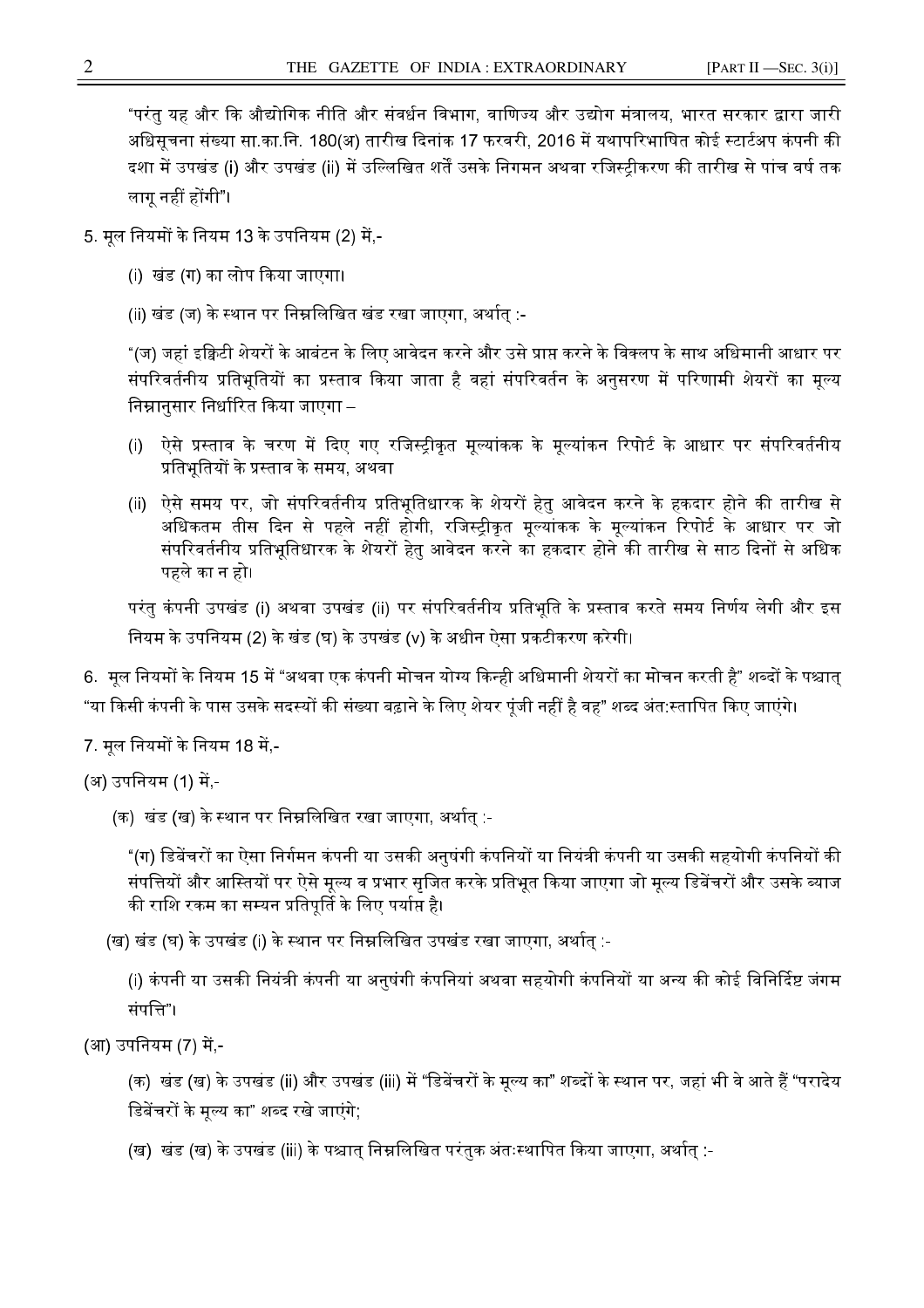"परंत जहां कोई कंपनी अपने डिबेंचरों का समय से पर्व मोचन करना चाहती है वहां वह डिबेंचर मोचन आरिक्षिती में : ऐसी रकम के अंतरण का उपबंध कर सकेगी जो इस उपनियम में विनिर्दिष्ट सीमा से अधिक होने पर भी ऐसे डिबेंचरों के मोचन के लिए आवश्यक है"।

[फा. सं. 1/4/2013-सीएल-V (पार्ट-II)]

अमरदीप सिंह भाटिया, संयुक्त सचिव

**टिप्पण:** मूल नियम भारत के राजपत्र, असाधारण, भाग-II, खंड 3, उपखंड (i) में सा.का.नि. संख्या 265(अ), तारीख 31 मार्च. 2014 द्रारा प्रकाशित किए गए थे और उसमें निम्नलिखित अधिसचनाओं द्रारा पश्चातवर्ती संशोधन किए गए थे –

| क्र सं         | अधिसूचना संख्या | तारीख      |
|----------------|-----------------|------------|
|                | सा का नि 413(अ) | 18 06 2014 |
| $\overline{2}$ | सा का नि 210(अ) | 18 03 2015 |
| 3              | सा का नि 439(अ) | 29 05 2015 |
| 4              | सा का नि 841(अ) | 06 11 2015 |
| 5              | सा का नि 290(अ) | 10 03 2016 |
| 6              | सा का नि 358(अ) | 29 03 2016 |

## **MINISTRY OF CORPORATE AFFAIRS**

### **NOTIFICATION**

### New Delhi, the 19th July, 2016

**G.S.R. 704(E).—**In exercise of the powers conferred by sub-sections (1) and (2) of section 469 of the Companies Act, 2013 (18 of 2013), the Central Government hereby makes the following rules further to amend the Companies (Share Capital and Debentures) Rules, 2014, namely:—

 1. (1) These rules may be called the Companies (Share Capital and Debentures) Third Amendment Rules, 2016.

(2) They shall come into force on the date of their publication in the Official Gazette.

2. In the Companies (Share Capital and Debentures) Rules, 2014, (herein after referred to as the principal rules), in rule 4, in sub-rule (1), after sub-clause (g), the following proviso shall be inserted, namely.-

 "Provided that a company may issue equity shares with differential rights upon expiry of five years from the end of the financial year in which such default was made good.".

3. In the principal rules, in rule 8, in sub-rule (4), after the first proviso, the following proviso shall be inserted, namely:-

"Provided further that a startup company, as defined in notification number GSR 180(E) dated  $17<sup>th</sup>$  February, 2016 issued by the Department of Industrial Policy and Promotion, Ministry of Commerce and Industry, Government of India, may issue sweat equity shares not exceeding fifty per cent of its paid up capital upto five years from the date of its incorporation or registration.".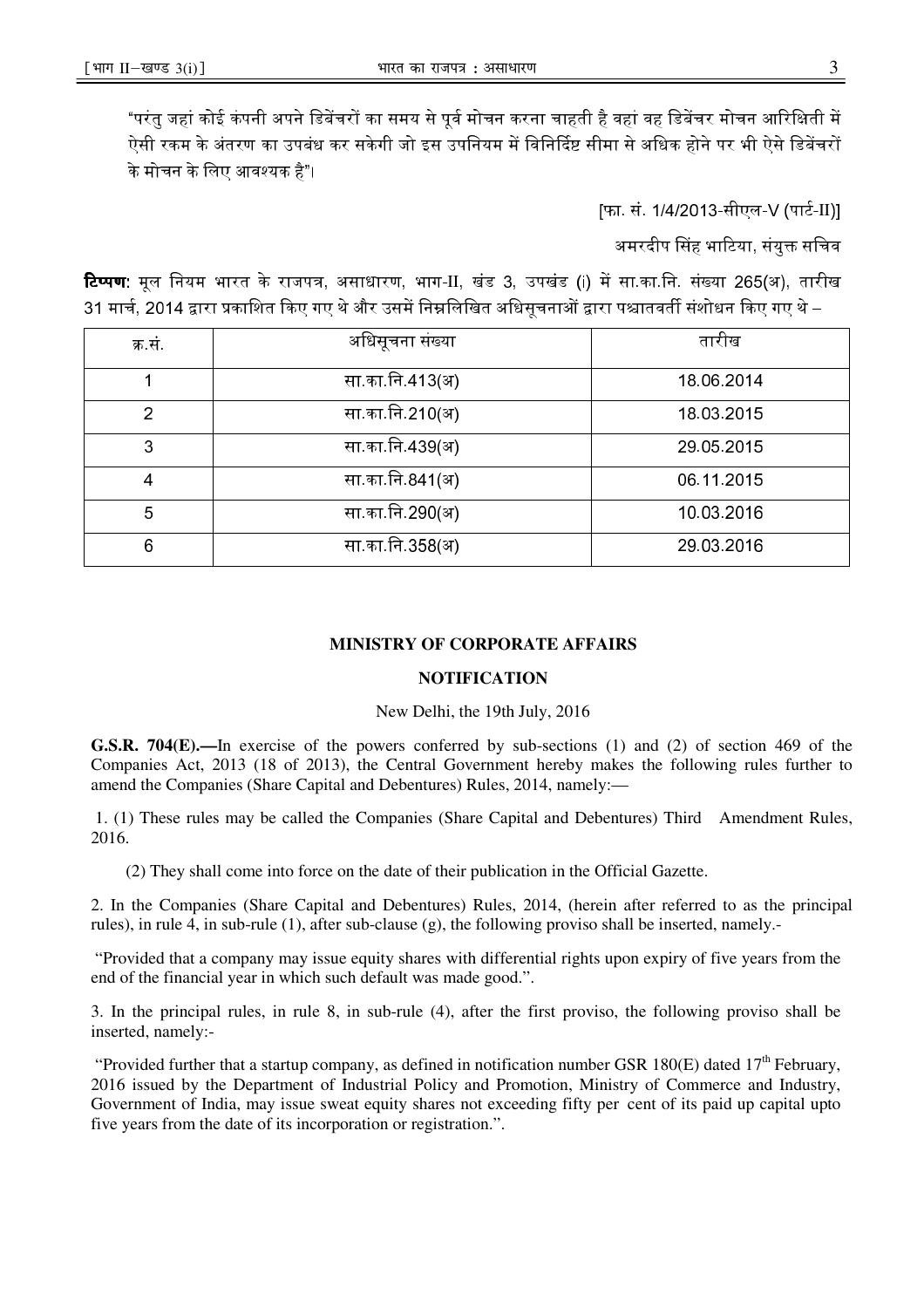4. In the principal rules, in rule 12, in sub-rule(1), in clause (c), after sub-clause (ii), the following proviso shall be inserted, namely.-

 "Provided that in case of a startup company, as defined in notification number GSR 180(E) dated 17<sup>th</sup> February, 2016 issued by the Department of Industrial Policy and Promotion, Ministry of Commerce and Industry Government of India, Government of India, the conditions mentioned in sub-clause (i) and (ii) shall not apply upto five years from the date of its incorporation or registration.".

5. In the principal rules, in rule 13, in sub-rule (2),-

(i) clause (c) shall be omitted.

(ii) for clause (h), the following clause shall be substituted, namely:-

"(h) where convertible securities are offered on a preferential basis with an option to apply for and get equity shares allotted, the price of the resultant shares pursuant to conversion shall be determined-

(i) either upfront at the time when the offer of convertible securities is made, on the basis of valuation report of the registered valuer given at the stage of such offer, or

 (ii) at the time, which shall not be earlier than thirty days to the date when the holder of convertible security becomes entitled to apply for shares, on the basis of valuation report of the registered valuer given not earlier than sixty days of the date when the holder of convertible security becomes entitled to apply for shares:

Provided that the company shall take a decision on sub-clauses (i) or (ii) at the time of offer of convertible security itself and make such disclosure under sub-clause (v) of clause (d) of sub-rule (2) of this rule.".

 6. In the principal rules, in rule 15, after the words "or a company redeems any redeemable preference shares", the words "or a company not having share capital increases number of its members" shall be inserted.

7. In the principal rules, in rule 18,-

 $(A)$  in sub-rule  $(1)$ ,-

(a) for clause (b), the following clause shall be substituted, namely:-

"(b) Such an issue of debentures shall be secured by the creation of a charge on the properties or assets of the company or its subsidiaries or its holding company or its associates companies, having a value which is sufficient for the due repayment of the amount of debentures and interest thereon.";

(b) in clause (d), for sub-clause (i), the following sub-clause shall be substituted, namely.-

 "(i) any specific movable property of the company or its holding company or subsidiaries or associate companies or otherwise.";

 $(B)$  in sub-rule  $(7)$ ,-

(a) in clause (b), in sub-clause (ii) and (iii) for the words "of the value of debentures" wherever they occur, the words "of the value of outstanding debentures" shall be substituted;

(b) in clause (b), after sub-clause (iii), the following proviso shall be inserted, namely:-

 "Provided that where a company intends to redeem its debentures prematurely, it may provide for transfer of such amount in Debenture Redemption Reserve as is necessary for redemption of such debentures even if it exceeds the limits specified in this sub-rule.".

> [F. No. 01/04/2013 CL-V (part-II)] AMARDEEP SINGH BHATIA, Jt. Secy.